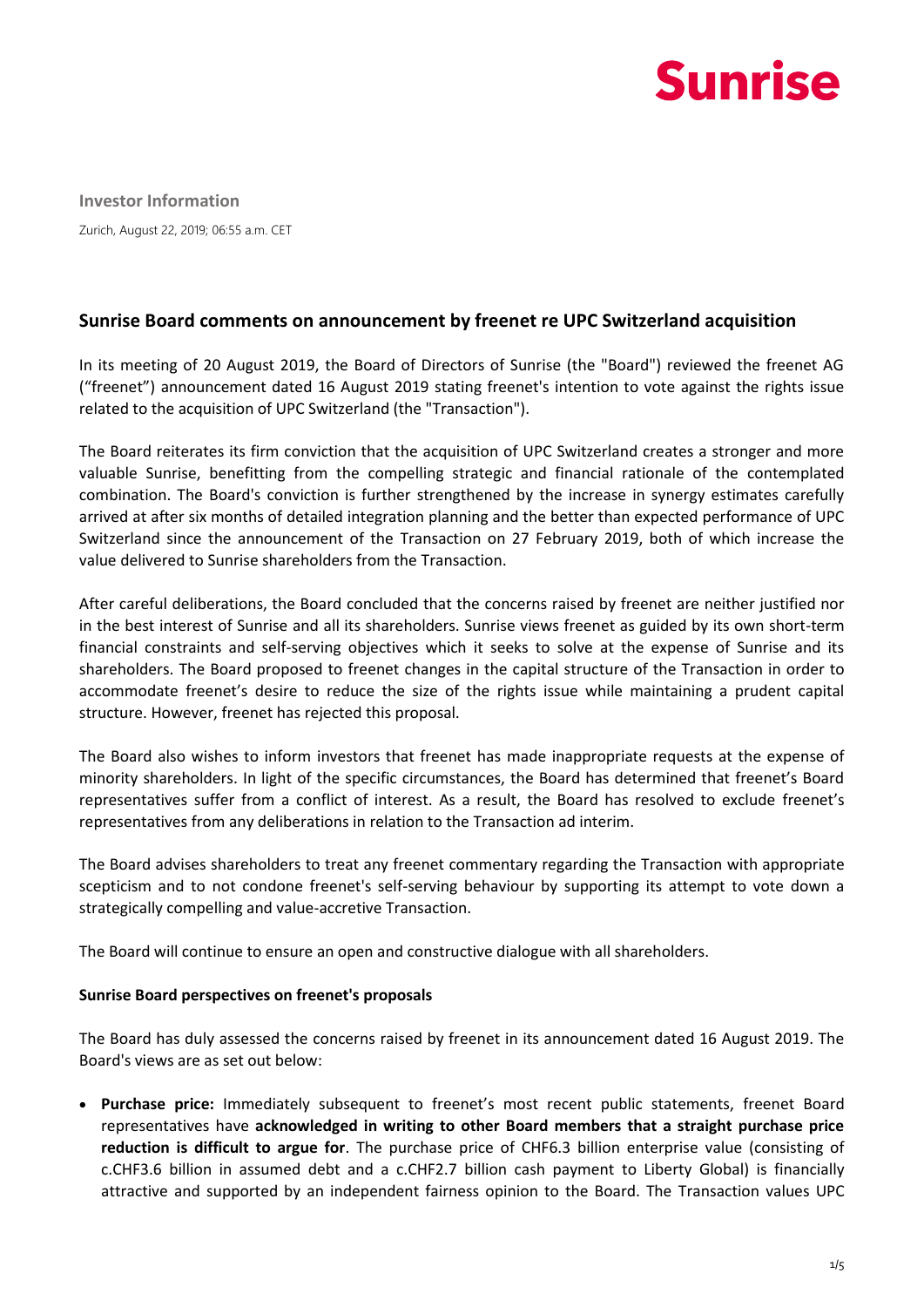

Switzerland at a multiple of 7.7x 2018A adj. EBITDA and 10.2x 2018A adj. OpFCF (or c.8.5x 2019E adj. EBITDA and  $c.12.5x<sup>1</sup>$  2019E adj. OpFCF), after taking into account the revised run-rate cost and capex synergies. These multiples compare very favourably to recent European convergence transactions, even more so when considering Switzerland's relatively lower tax and interest rate levels which reduce these multiples further to c.6x 2018A adj. EBITDA and c.7x 2018A adj. OpFCF (or c.6.5x 2019E adj. EBITDA and c.9.5x 2019E adj. OpFCF). The Transaction is accretive to Sunrise's equity free cash flow per share from the first year post completion, adjusted for run-rate cost and capex synergies and integration costs. The returns from the Transaction are expected to exceed the weighted average cost of capital of UPC Switzerland by the third full year post completion. Finally, the Board, including freenet's representatives, unanimously approved the purchase price of CHF6.3 billion at the time the proposal was made to Liberty Global.

- **Synergy allocation**: After six months of detailed integration planning, Sunrise has increased its total annual synergy run rate expectation from c.CHF235 million to c.CHF280 million, including c.CHF230 million of cost and capex synergies to be achieved by 2023 (previously c.CHF190 million by 2022) and c.CHF50 million of revenue synergies to be achieved by 2023 (previously c.CHF45 million by 2023). The net present value ("NPV") of the synergies is estimated to be c.CHF3.1 billion after integration costs (previously c.CHF2.8 billion). This implies that the **shareholders of Sunrise will retain over 60% of the synergies** NPV (reflecting also the increased standalone value of UPC given its better than expected performance of c.CHF10-15 million higher 2019E adj OpFCF) which compares favourably to precedent mobile-cable convergence transactions. The Board is confident that management will fully deliver the revised synergy target.
- **Transaction structure**: Sunrise had been in discussions with Liberty Global for more than a year before announcing the Transaction on 27 February 2019. The discussions initially started from a partially stockfunded Transaction, in which Liberty Global would have held a resulting equity stake in the enlarged Sunrise. However, following detailed negotiations, the parties were unable to agree on value, governance, leverage, and distribution policy, and decided to proceed with the all-cash structure. The representatives of freenet on the Board was privy to all of these discussions, agreed with the assessment at the time and supported **the all-cash offer and associated CHF4.1 billion rights issue which were both unanimously approved by the Board at the time the proposal was made** to Liberty Global.
- **Capital structure**: **Sunrise remains committed to maintaining a prudent capital structure** and **retaining its existing progressive dividend policy**. Following the increase in synergy estimates and the better than expected operating performance of UPC Switzerland since the announcement of the Transaction, **Sunrise is open to consider an increase in leverage in excess of the initially announced c.3.0x LTM net debt/EBITDA, thereby reducing the size of the rights issue**. The Sunrise Board, with the exception of the freenet representatives, supported a reduction of the rights issue by c.CHF1 billion with the introduction of a deferred mandatory convertible note to optimize the capital structure, reduce the size of the rights issue and create opportunities for a new class of investors. The proposal has been rejected by freenet. The issuance of such an instrument would require approval by 66.7% of votes present at the shareholders' meeting.
- **Debt structure**: The **debt portfolio acquired from Liberty Global** as part of the Transaction provides Sunrise with an attractive, long term capital structure at **favourable interest rates and flexible covenants**. The weighted average cost of debt of c.3.8% compared favourably at the time of the announcement to the alternative of raising new debt, especially when accounting for savings on new debt issuance fees and new issue spreads, while avoiding market and execution risks. Debt market conditions have improved since

-

<sup>&</sup>lt;sup>1</sup> Includes one-off investments related to digitisation and 1Gbps roll out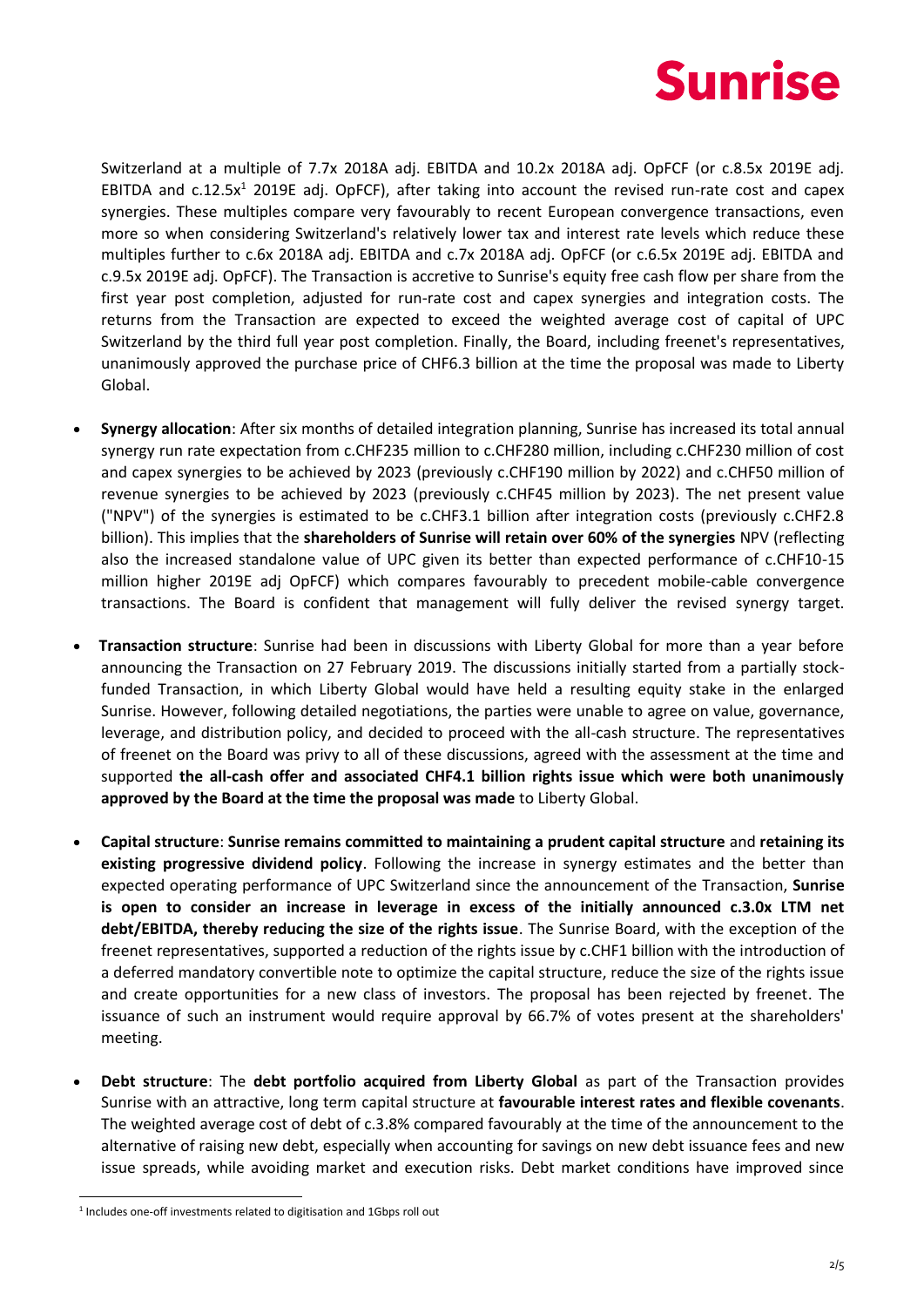

announcement, but the opportunity to Sunrise remains marginal and does not constitute a value transfer from Sunrise shareholders to Liberty Global. Therefore, freenet's proposal to ask Liberty Global to retain the debt portfolio is opportunistic and inappropriate, particularly in the context of the higher synergies and standalone value of UPC Switzerland.

# **The Board concludes that the concerns raised by freenet are neither justified nor in the best interest of Sunrise and all its shareholders.**

The Board is convinced that the acquisition of UPC Switzerland creates a stronger and more valuable Sunrise. Sunrise has a clear plan to realise the synergies quickly to create compelling and attractive offers to customers and provide a state-of-the-art-telecommunications infrastructure for Switzerland. The Sunrise management team has a proven track record of delivering strong operational and financial performance and is fully focused on executing the integration and synergy plan. The Board is confident that the company is led by a team with the relevant expertise and experience to make the Transaction a success for all stakeholders.

Sunrise, consistent with its business practices, intends to honour the binding, legal contract it has signed with Liberty Global to complete the Transaction.

### **Perspectives on freenet's motivations**

The Board notes that freenet is facing significant strategic and financial challenges. The dividend received from Sunrise is one of the few growing contributors to freenet's free cash flow, representing over 15% of its annual free cash flow generation. As a result of its business model and investment decisions, the leverage of freenet has increased significantly to 4.8x EBITDA<sup>2</sup> (including IFRS 16) as of 30 June 2019, which is more than a turn higher than its long-term target of less than 3.5x debt/EBITDA (including IFRS 16).

In this context, by its own admission, freenet is short-term focused and has stated that it would like to sell its shares in Sunrise to address its over-leveraged balance sheet. By pushing for higher leverage at Sunrise, freenet is essentially seeking to partly shift its heavy indebtedness onto Sunrise.

In addition, the Board notes that:

- **freenet has made requests that Sunrise takes actions at the expense of other shareholders:** during the final negotiations with Liberty Global, freenet made requests to the Board that either Sunrise or Liberty Global buy out a significant portion of freenet's shares in Sunrise at a premium to the then prevailing market price in exchange for its support for the Transaction. The Board declined this request, judging it to be inappropriate and illegal.
- **freenet's representatives' approach to Board discussions has been unconstructive:** the Board has engaged constructively with freenet, seeking to better understand its objectives and find a mutually acceptable solution. In response, the Board considers that freenet has been evasive, opportunistic and inconclusive. Furthermore, following freenet's representatives obtaining knowledge of Sunrise's intention to announce revised synergy estimates as part of its Q2 results communication, freenet chose to publish its press release on 16 August prior to reverting with a clear proposal to the Board, as it had previously promised. The Board considers this inappropriate from a corporate governance standpoint.

<sup>-</sup><sup>2</sup> Source: pg 15 of freenet Q2 2019 management presentation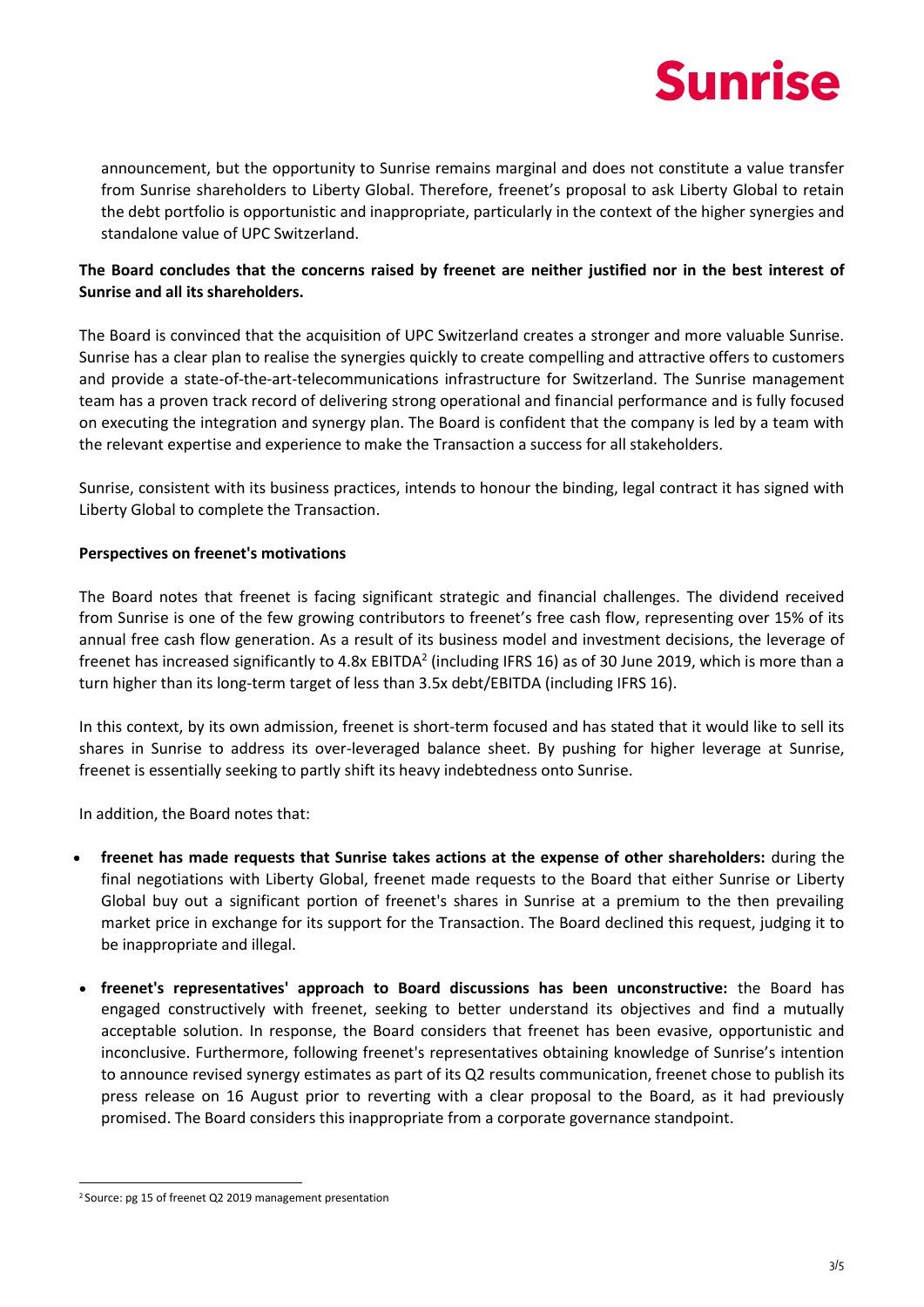

 **freenet's representatives may have breached their fiduciary duties:** the Board, with the support of external legal advisers, is assessing whether freenet's representatives on the Board have breached their fiduciary duties, including their duty of confidentiality. The Board has resolved to conduct an internal investigation into this matter. In light of the specific circumstances, the Board has determined that freenet's Board representatives suffer from a conflict of interest. As a result, the Board has resolved to exclude freenet's representatives from any deliberations in relation to the Transaction. This decision has not been made lightly but is unavoidable given freenet's conduct.

The Board advises shareholders to treat any freenet commentary regarding the Transaction with appropriate scepticism and to not condone freenet's self-serving behaviour by supporting its attempt to vote down a strategically compelling and value-accretive Transaction.

The Board will continue to ensure an open and constructive dialogue with all shareholders.

# **Sunrise Communications Group AG**

Investor Relations P.O. Box CH-8050 Zürich [investor.relations@sunrise.net](mailto:investor.relations@sunrise.net) <http://www.sunrise.ch/ir> Phone: +41 58 777 96 86 SRCG / Valor 026729122

#### Disclaimer

FOR RELEASE IN SWITZERLAND – THIS IS A RESTRICTED COMMUNICATION AND YOU MUST NOT FORWARD IT OR ITS CONTENTS TO ANY PERSON TO WHOM FORWARDING THIS COMMUNICATION IS PROHIBITED BY THE LEGENDS CONTAINED HEREIN.

This document is not an offer to sell or a solicitation of offers to purchase or subscribe for shares. This document is not a prospectus within the meaning of Article 652a of the Swiss Code of Obligations, nor is it a listing prospectus as defined in the listing rules of the SIX Swiss Exchange AG or a prospectus under any other applicable laws. Copies of this document may not be sent to jurisdictions, or distributed in or sent from jurisdictions, in which this is barred or prohibited by law. The information contained herein shall not constitute an offer to sell or the solicitation of an offer to buy, in any jurisdiction in which such offer or solicitation would be unlawful prior to registration, exemption from registration or qualification under the securities laws of any jurisdiction. A decision to invest in securities of Sunrise Communications Group AG should be based exclusively on the issue and listing prospectus to be published by Sunrise Communications Group AG for such purpose (the "Prospectus"). Investors are furthermore advised to consult their bank or financial adviser before making any investment decision.

Statements made in this media release may include forward-looking statements. These statements may be identified by the fact that they use words such as "anticipate", "estimate", "should", "expect", "guidance", "project", "intend", "plan", "believe", and/or other words and terms of similar meaning in connection with, among other things, any discussion of results of operations, financial condition, liquidity, prospects, growth, strategies or developments in the industry in which we operate. Such statements are based on management's current intentions, expectations or beliefs and involve inherent risks, assumptions and uncertainties, including factors that could delay, divert or change any of them. Forward-looking statements contained in this media release regarding trends or current activities should not be taken as a representation that such trends or activities will continue in the future. Actual outcomes, results and other future events may differ materially from those expressed or implied by the statements contained herein. Such differences may adversely affect the outcome and financial effects of the plans and events described herein and may result from, among other things, changes in economic, business, competitive, technological, strategic or regulatory factors and other factors affecting the business and operations of the company. Neither Sunrise Communications Group AG nor any of its affiliates is under any obligation, and each such entity expressly disclaims any such obligation, to